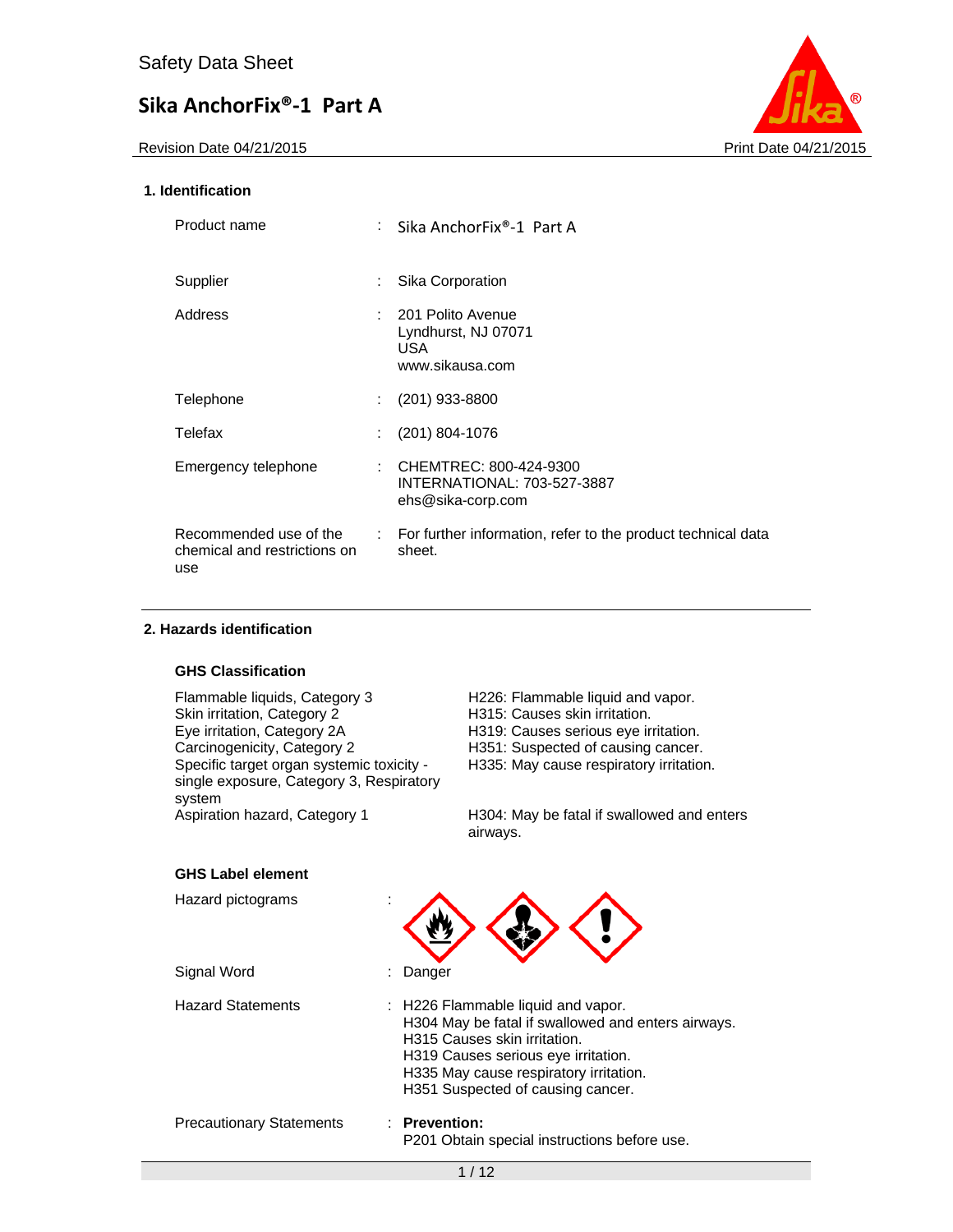Revision Date 04/21/2015 **Print Date 04/21/2015** Print Date 04/21/2015



P202 Do not handle until all safety precautions have been read and understood. P210 Keep away from heat/sparks/open flames/hot surfaces. - No smoking. P233 Keep container tightly closed. P240 Ground/bond container and receiving equipment. P241 Use explosion-proof electrical/ ventilating/ lighting/ equipment. P242 Use only non-sparking tools. P243 Take precautionary measures against static discharge. P261 Avoid breathing dust/ fume/ gas/ mist/ vapors/ spray. P264 Wash skin thoroughly after handling. P271 Use only outdoors or in a well-ventilated area. P280 Wear protective gloves/ eye protection/ face protection. P281 Use personal protective equipment as required. **Response:**  P301 + P310 IF SWALLOWED: Immediately call a POISON CENTER or doctor/ physician. P303 + P361 + P353 IF ON SKIN (or hair): Take off immediately all contaminated clothing. Rinse skin with water/shower. P304 + P340 IF INHALED: Remove person to fresh air and keep comfortable for breathing. P305 + P351 + P338 IF IN EYES: Rinse cautiously with water for several minutes. Remove contact lenses, if present and easy to do. Continue rinsing. P308 + P313 IF exposed or concerned: Get medical advice/ attention. P331 Do NOT induce vomiting. P332 + P313 If skin irritation occurs: Get medical advice/ attention. P337 + P313 If eye irritation persists: Get medical advice/ attention. P362 Take off contaminated clothing and wash before reuse. P370 + P378 In case of fire: Use dry sand, dry chemical or alcohol-resistant foam to extinguish. **Storage:**  P403 + P233 Store in a well-ventilated place. Keep container tightly closed. P403 + P235 Store in a well-ventilated place. Keep cool. P405 Store locked up. **Disposal:**  P501 Dispose of contents/ container to an approved waste disposal plant. See Section 11 for more detailed information on health effects and symptoms. There are no hazards not otherwise classified that have been identified during the classification

There are no ingredients with unknown acute toxicity used in a mixture at a concentration >= 1%.

#### **3. Composition/information on ingredients**

#### **Hazardous ingredients**

process.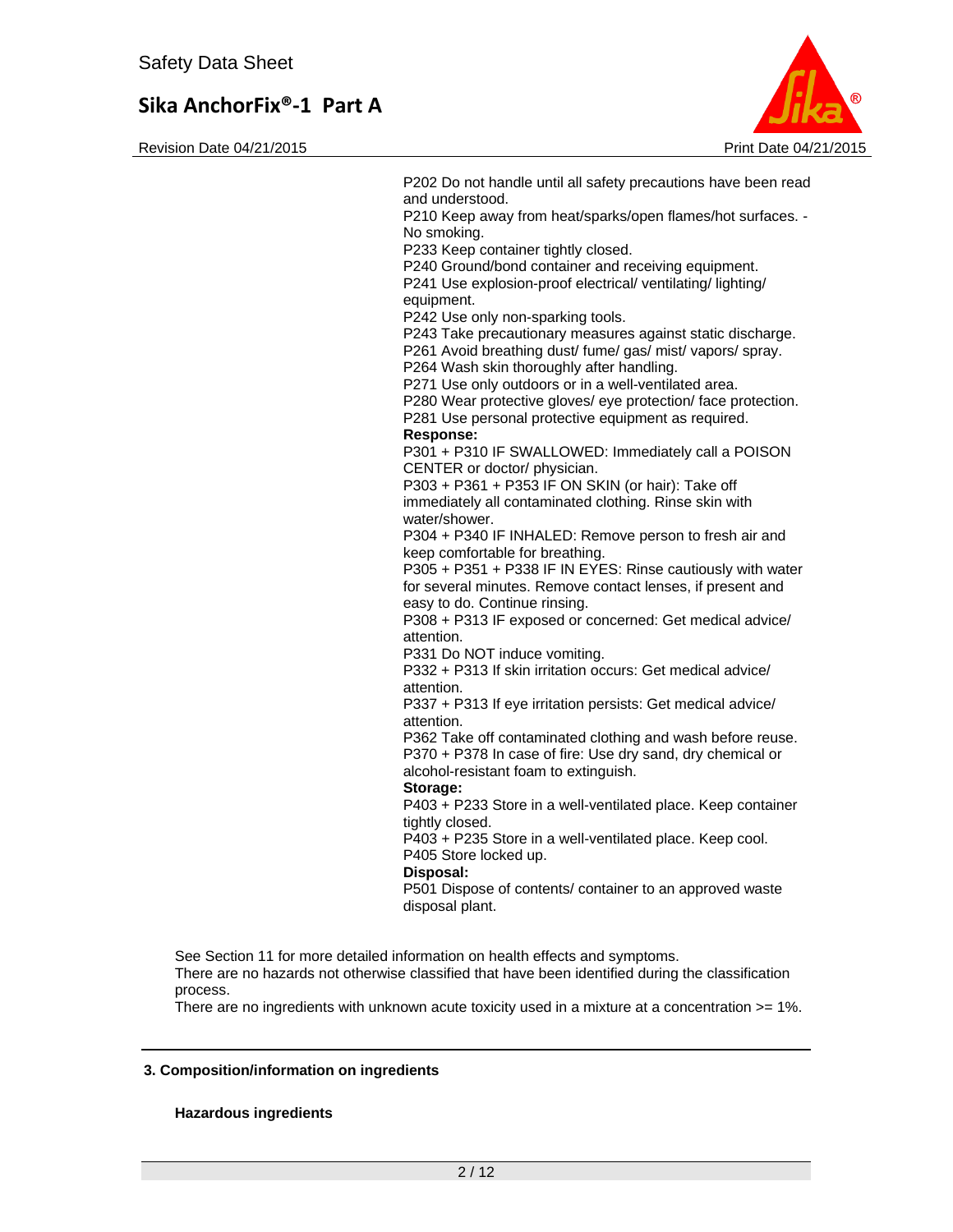

Revision Date 04/21/2015 **Print Date 04/21/2015** 

| . Chemical Name  | CAS-No.    | Concentration (%)             |
|------------------|------------|-------------------------------|
| Quartz (SiO2)    | 14808-60-7 | $\rightarrow$ = 50 - <= 100 % |
| 4-methylstyrene  | 25013-15-4 | $\vert$ >= 20 - < 25 %        |
| titanium dioxide | 13463-67-7 | $< 1\%$                       |

There are no additional ingredients present which, within the current knowledge of the supplier and in the concentrations applicable, are classified as hazardous to health or the environment and hence require reporting in this section.

| 4. First aid measures |  |
|-----------------------|--|
|-----------------------|--|

| If inhaled                                                        | : Move to fresh air.<br>Consult a physician after significant exposure.                                                                                                                                                                                                                                            |
|-------------------------------------------------------------------|--------------------------------------------------------------------------------------------------------------------------------------------------------------------------------------------------------------------------------------------------------------------------------------------------------------------|
| In case of skin contact                                           | : Take off contaminated clothing and shoes immediately.<br>Wash off with soap and plenty of water.<br>If symptoms persist, call a physician.                                                                                                                                                                       |
| In case of eye contact                                            | : Immediately flush eye(s) with plenty of water.<br>Remove contact lenses.<br>Keep eye wide open while rinsing.<br>If eye irritation persists, consult a specialist.                                                                                                                                               |
| If swallowed                                                      | Clean mouth with water and drink afterwards plenty of water.<br>Do NOT induce vomiting.<br>Do not give milk or alcoholic beverages.<br>Never give anything by mouth to an unconscious person.<br>Take victim immediately to hospital.                                                                              |
| Most important symptoms<br>and effects, both acute and<br>delayed | : Risk of serious damage to the lungs (by aspiration).<br>irritant effects<br>Aspiration may cause pulmonary edema and pneumonitis.<br>Cough<br>Respiratory disorder<br>Excessive lachrymation<br>Erythema<br><b>Dermatitis</b><br>See Section 11 for more detailed information on health effects<br>and symptoms. |
|                                                                   | May be fatal if swallowed and enters airways.<br>Causes skin irritation.<br>Causes serious eye irritation.<br>May cause respiratory irritation.<br>Suspected of causing cancer.                                                                                                                                    |
| Protection of first-aiders                                        | Move out of dangerous area.<br>Consult a physician.<br>Show this material safety data sheet to the doctor in<br>attendance.                                                                                                                                                                                        |
| Notes to physician                                                | : Treat symptomatically.                                                                                                                                                                                                                                                                                           |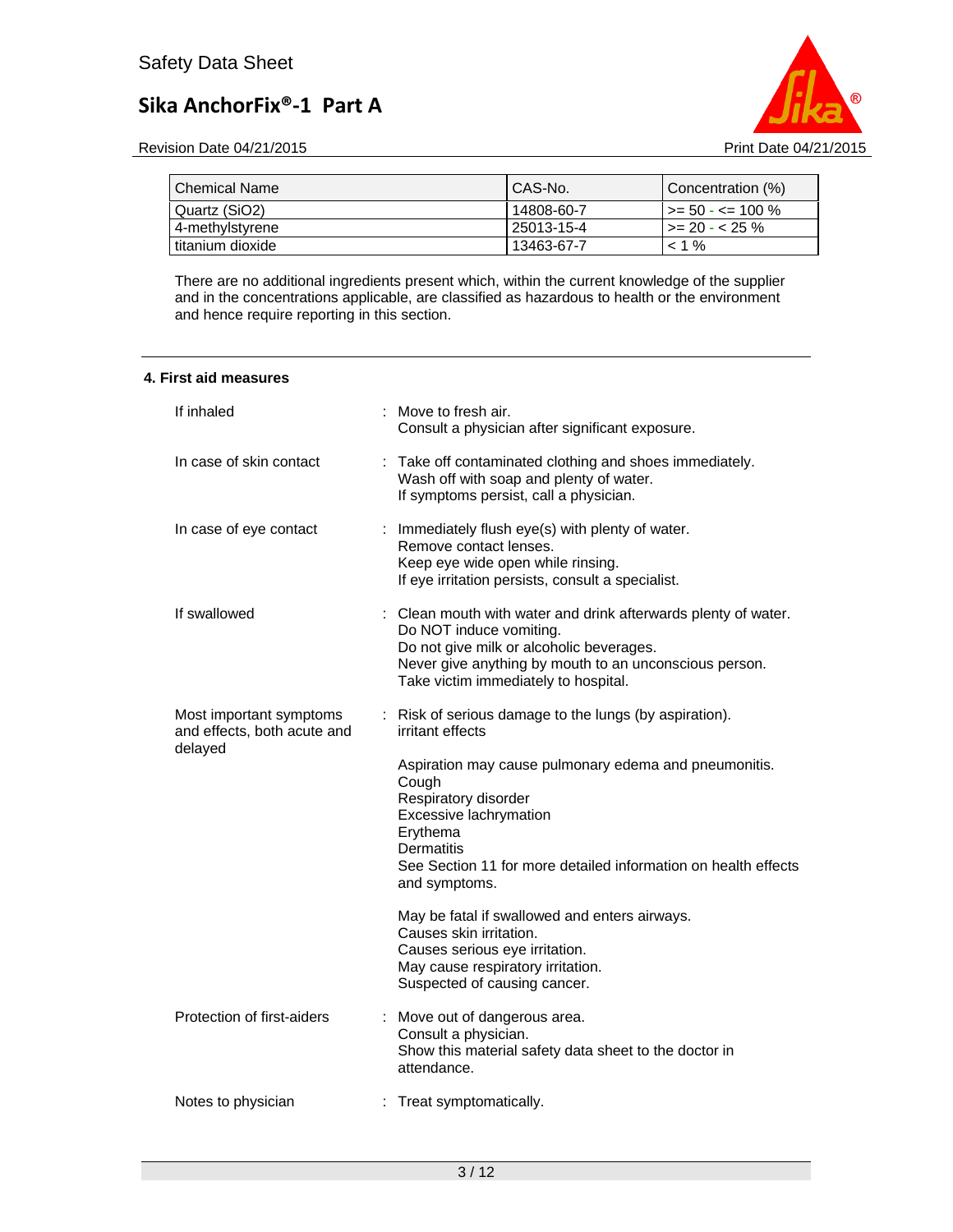

### **5. Fire-fighting measures**

| Suitable extinguishing media                                              | : Alcohol-resistant foam<br>Carbon dioxide (CO2)<br>Dry chemical                                                                                                                                                                                                                |
|---------------------------------------------------------------------------|---------------------------------------------------------------------------------------------------------------------------------------------------------------------------------------------------------------------------------------------------------------------------------|
| Unsuitable extinguishing<br>media                                         | : Water<br>High volume water jet                                                                                                                                                                                                                                                |
| Specific hazards during fire<br>fighting                                  | : Do not use a solid water stream as it may scatter and spread<br>fire.                                                                                                                                                                                                         |
| Specific extinguishing<br>methods                                         | : Use water spray to cool unopened containers.<br>Collect contaminated fire extinguishing water separately. This<br>must not be discharged into drains.<br>Fire residues and contaminated fire extinguishing water must<br>be disposed of in accordance with local regulations. |
| for fire-fighters                                                         | Special protective equipment : In the event of fire, wear self-contained breathing apparatus.                                                                                                                                                                                   |
|                                                                           |                                                                                                                                                                                                                                                                                 |
| 6. Accidental release measures                                            |                                                                                                                                                                                                                                                                                 |
| Personal precautions,<br>protective equipment and<br>emergency procedures | : Use personal protective equipment.<br>Remove all sources of ignition.<br>Deny access to unprotected persons.<br>Beware of vapors accumulating to form explosive<br>concentrations. Vapors can accumulate in low areas.                                                        |
| Environmental precautions                                                 | Prevent product from entering drains.<br>If the product contaminates rivers and lakes or drains inform<br>respective authorities.<br>Local authorities should be advised if significant spillages<br>cannot be contained.                                                       |

## **7. Handling and storage**

| Advice on safe handling | : Do not breathe vapors or spray mist.<br>Avoid exceeding the given occupational exposure limits (see<br>section 8).<br>Do not get in eyes, on skin, or on clothing.<br>For personal protection see section 8.<br>Smoking, eating and drinking should be prohibited in the<br>application area.<br>Take precautionary measures against static discharge.<br>Open drum carefully as content may be under pressure.<br>Take necessary action to avoid static electricity discharge |
|-------------------------|----------------------------------------------------------------------------------------------------------------------------------------------------------------------------------------------------------------------------------------------------------------------------------------------------------------------------------------------------------------------------------------------------------------------------------------------------------------------------------|
|                         |                                                                                                                                                                                                                                                                                                                                                                                                                                                                                  |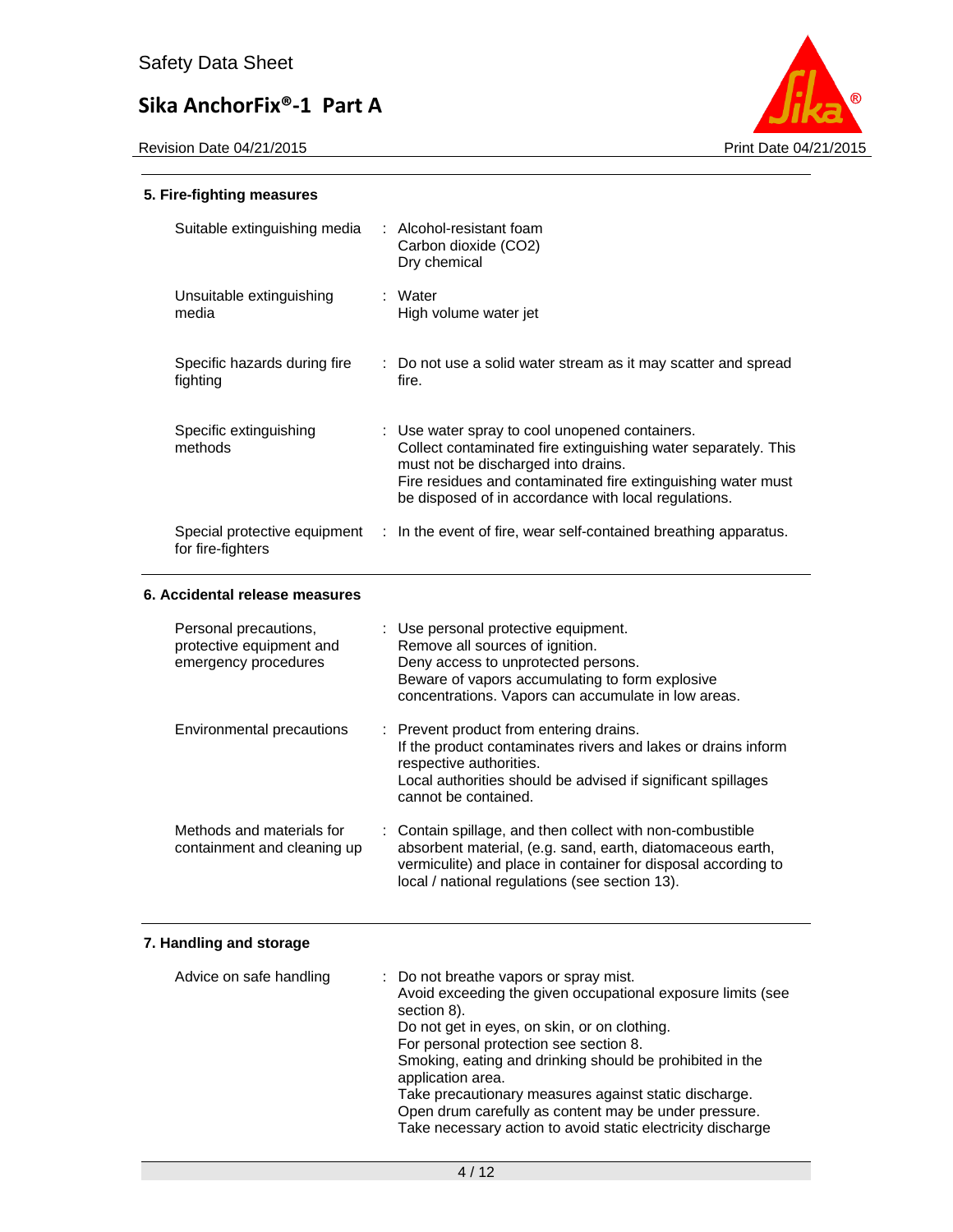

|                             | (which might cause ignition of organic vapors).<br>Follow standard hygiene measures when handling chemical<br>products.                                                                                                                           |
|-----------------------------|---------------------------------------------------------------------------------------------------------------------------------------------------------------------------------------------------------------------------------------------------|
| Conditions for safe storage | : Store in original container.<br>Keep in a well-ventilated place.<br>Containers which are opened must be carefully resealed and<br>kept upright to prevent leakage.<br>Observe label precautions.<br>Store in accordance with local regulations. |
| Materials to avoid          | : No data available                                                                                                                                                                                                                               |

## **8. Exposure controls/personal protection**

| Component       | CAS-No.    | Basis <sup>**</sup> | Value       | Exposure limit(s)*/                        |
|-----------------|------------|---------------------|-------------|--------------------------------------------|
|                 |            |                     |             | Form of exposure                           |
| Quartz (SiO2)   | 14808-60-7 | <b>ACGIH</b>        | <b>TWA</b>  | $0.025$ mg/m3<br>Respirable fraction       |
|                 |            | OSHA Z-3            | <b>TWA</b>  | 30 mg/m3 /<br>$%SiO2+2$<br>total dust      |
|                 |            | OSHA Z-3            | <b>TWA</b>  | 10 mg/m3 /<br>$%SiO2+2$<br>respirable      |
|                 |            | OSHA Z-3            | <b>TWA</b>  | 250 mppcf /<br>%SiO2+5<br>respirable       |
|                 |            | <b>OSHA P0</b>      | <b>TWA</b>  | $0.1$ mg/m3<br>Respirable fraction         |
|                 |            | <b>OSHA PO</b>      | <b>TWA</b>  | $0.1$ mg/m3<br>respirable dust<br>fraction |
|                 |            | <b>ACGIH</b>        | <b>TWA</b>  | $0.025$ mg/m3<br>Respirable fraction       |
|                 |            | <b>ACGIH</b>        | <b>TWA</b>  | 0.025 mg/m3<br>Respirable fraction         |
| 4-methylstyrene | 25013-15-4 | <b>ACGIH</b>        | <b>TWA</b>  | 50 ppm                                     |
|                 |            | <b>ACGIH</b>        | <b>STEL</b> | 100 ppm                                    |
|                 |            | OSHA Z-1            | <b>TWA</b>  | 100 ppm                                    |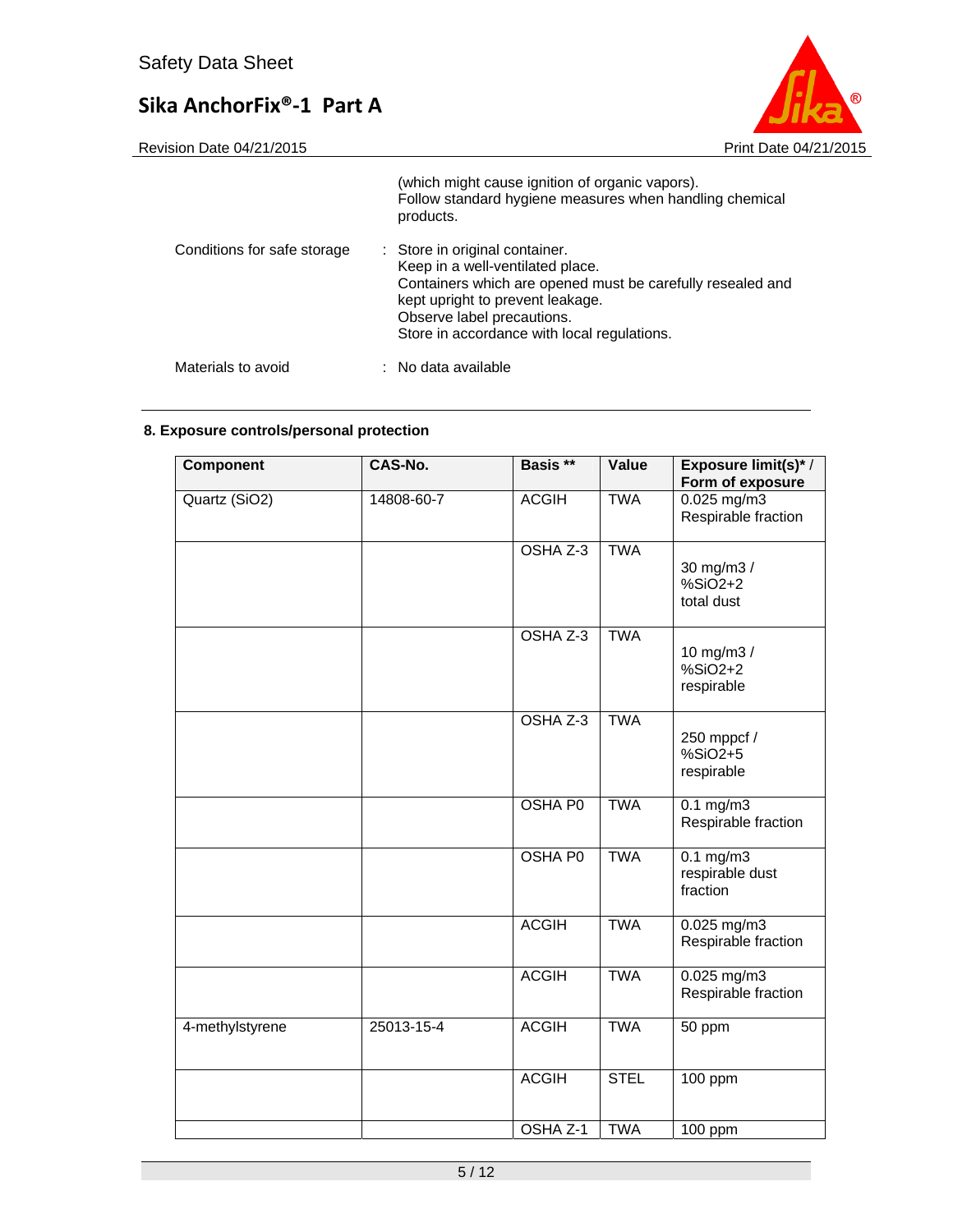Revision Date 04/21/2015 **Print Date 04/21/2015** 

|                  |            |              |            | 480 mg/m3                     |
|------------------|------------|--------------|------------|-------------------------------|
|                  |            | OSHA P0      | <b>TWA</b> | 100 ppm<br>480 mg/m3          |
| titanium dioxide | 13463-67-7 | OSHA P0      | TWA        | 10 mg/m3<br>Total             |
|                  |            | OSHA Z-1     | <b>TWA</b> | 15 mg/m3<br>total dust        |
|                  |            | OSHA P0      | <b>TWA</b> | 10 mg/m3<br><b>Total dust</b> |
|                  |            | <b>ACGIH</b> | <b>TWA</b> | 10 mg/m3                      |

\*The above mentioned values are in accordance with the legislation in effect at the date of the release of this safety data sheet.

### \*\***Basis**

ACGIH. Threshold Limit Values (TLV) OSHA P0. Table Z-1, Limit for Air Contaminat (1989 Vacated Values) OSHA P1. Permissible Exposure Limits (PEL), Table Z-1, Limit for Air Contaminant OSHA P2. Permissible Exposure Limits (PEL), Table Z-2 OSHA Z3. Table Z-3, Mineral Dust

| <b>Engineering measures</b> | : Use of adequate ventilation should be sufficient to control<br>worker exposure to airborne contaminants. If the use of this<br>product generates dust, fumes, gas, vapor or mist, use<br>process enclosures, local exhaust ventilation or other<br>engineering controls to keep worker exposure below any<br>recommended or statutory limits.<br>The engineering controls also need to keep gas, vapor or dust<br>concentrations below any lower explosive limits. |
|-----------------------------|----------------------------------------------------------------------------------------------------------------------------------------------------------------------------------------------------------------------------------------------------------------------------------------------------------------------------------------------------------------------------------------------------------------------------------------------------------------------|
|-----------------------------|----------------------------------------------------------------------------------------------------------------------------------------------------------------------------------------------------------------------------------------------------------------------------------------------------------------------------------------------------------------------------------------------------------------------------------------------------------------------|

### **Personal protective equipment**

| Respiratory protection | : Use a properly fitted NIOSH approved air-purifying or air-fed<br>respirator complying with an approved standard if a risk<br>assessment indicates this is necessary.                                                                                                             |
|------------------------|------------------------------------------------------------------------------------------------------------------------------------------------------------------------------------------------------------------------------------------------------------------------------------|
|                        | The filter class for the respirator must be suitable for the<br>maximum expected contaminant concentration<br>(gas/vapor/aerosol/particulates) that may arise when handling<br>the product. If this concentration is exceeded, self-contained<br>breathing apparatus must be used. |
| Hand protection        |                                                                                                                                                                                                                                                                                    |
| Remarks                | : Chemical-resistant, impervious gloves complying with an<br>approved standard should be worn at all times when handling<br>chemical products if a risk assessment indicates this is<br>necessary.                                                                                 |
| Eye protection         | : Safety eyewear complying with an approved standard should                                                                                                                                                                                                                        |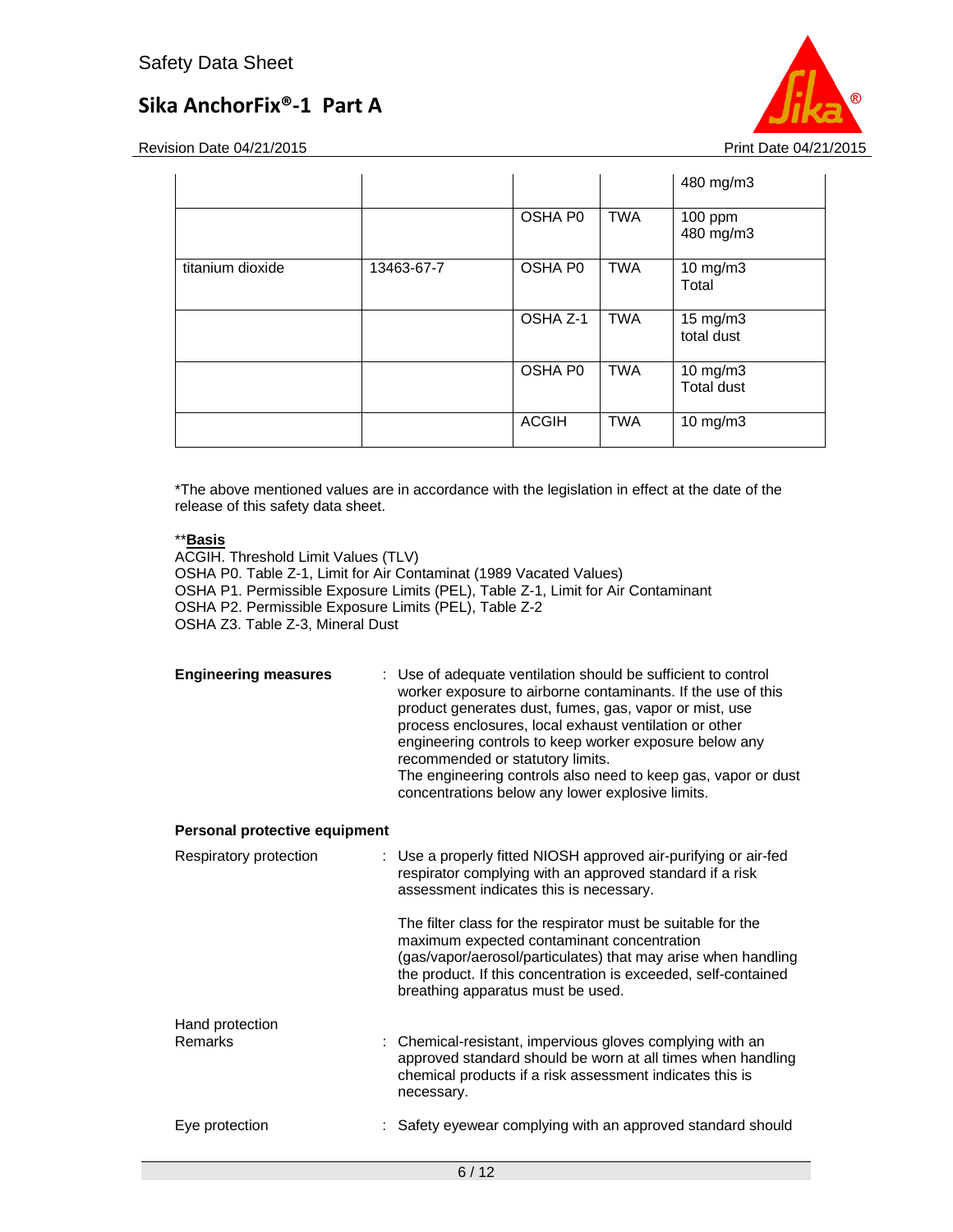

|                          | be used when a risk assessment indicates this is necessary.                                                                                                                                                                                                                                                                                               |
|--------------------------|-----------------------------------------------------------------------------------------------------------------------------------------------------------------------------------------------------------------------------------------------------------------------------------------------------------------------------------------------------------|
| Skin and body protection | : Choose body protection in relation to its type, to the<br>concentration and amount of dangerous substances, and to<br>the specific work-place.                                                                                                                                                                                                          |
| Hygiene measures         | : Avoid contact with skin, eyes and clothing.<br>Wash hands before breaks and immediately after handling the<br>product.<br>Remove respiratory and skin/eye protection only after vapors<br>have been cleared from the area.<br>Remove contaminated clothing and protective equipment<br>before entering eating areas.<br>Wash thoroughly after handling. |

### **9. Physical and chemical properties**

| Appearance                              | ÷  | viscous liquid                        |
|-----------------------------------------|----|---------------------------------------|
| Color                                   |    | light cream                           |
| Odor                                    |    | aromatic                              |
| <b>Odor Threshold</b>                   | ÷  | No data available                     |
| Flash point                             | ÷  | 127 °F (53 °C)                        |
| Ignition temperature                    | ÷  | No data available                     |
| Decomposition temperature               | ÷  | No data available                     |
| Lower explosion limit (Vol%)            | ÷. | No data available                     |
| Upper explosion limit (Vol%)            | ÷  | No data available                     |
| Flammability (solid, gas)               | ÷  | No data available                     |
| Oxidizing properties                    | ÷  | No data available                     |
| Autoignition temperature                | ÷  | No data available                     |
| рH                                      | ÷  | Note: Not applicable                  |
| Melting point/range /<br>Freezing point | ÷  | No data available                     |
| Initial boiling point and boiling       | ÷. | $>$ 329 °F ( $>$ 165 °C)              |
| range<br>Vapor pressure                 | ÷  | ca.5 mmHg (6 hpa)<br>at 68 °F (20 °C) |
| Density                                 | ÷  | ca.1.7 g/cm3<br>at 68 °F (20 °C)      |
| Water solubility                        | ÷  | Note: insoluble                       |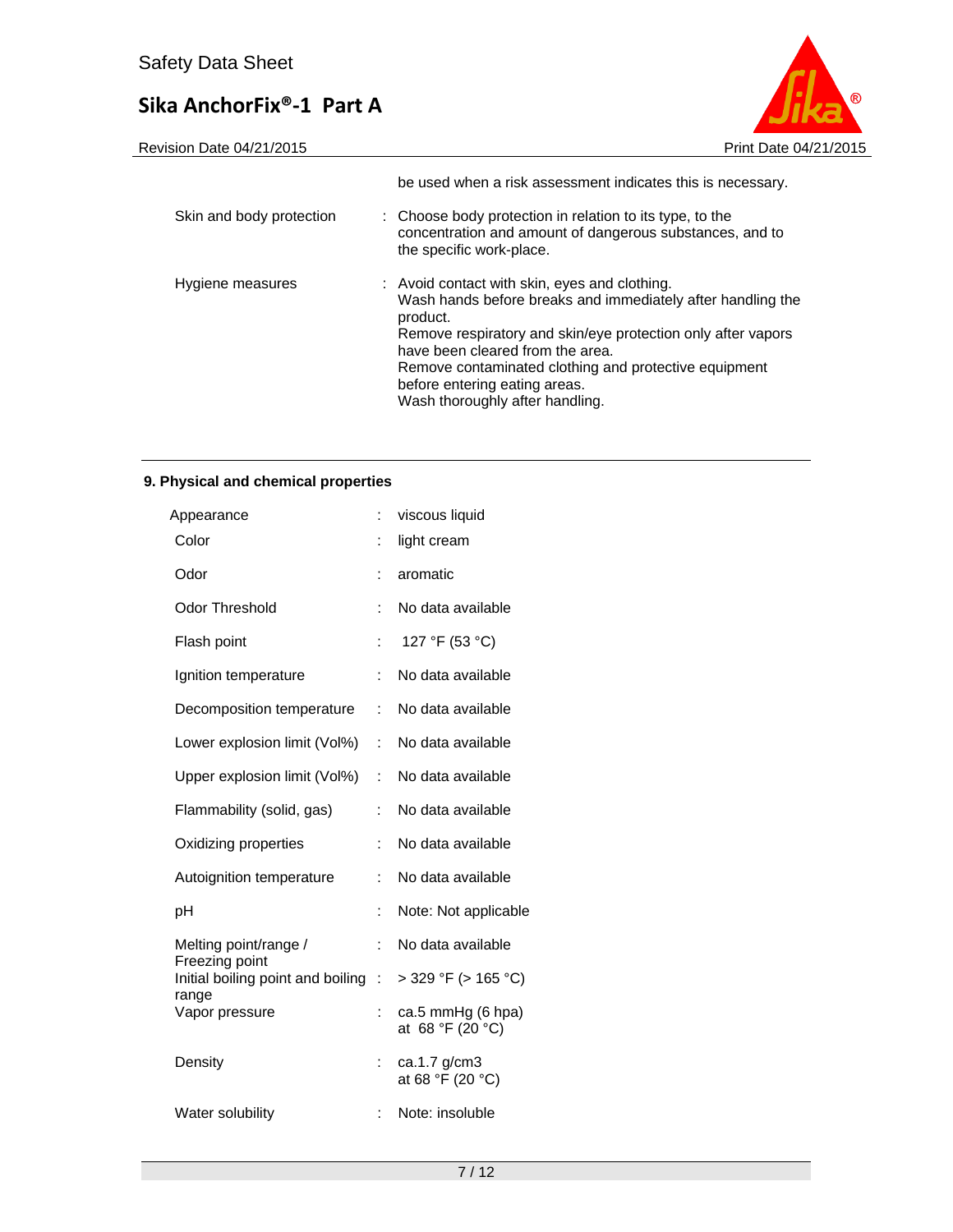Revision Date 04/21/2015 **Print Date 04/21/2015** 



| Partition coefficient: n-<br>octanol/water  |    | No data available        |
|---------------------------------------------|----|--------------------------|
| Viscosity, dynamic                          |    | No data available        |
| Viscosity, kinematic                        |    | No data available        |
| Relative vapor density                      |    | No data available        |
| Evaporation rate                            |    | No data available        |
| Burning rate                                |    | No data available        |
| Volatile organic compounds<br>(VOC) content | ÷. | $36$ g/l<br>A+B Combined |

#### **10. Stability and reactivity**

| Reactivity                            | : No dangerous reaction known under conditions of normal use. |
|---------------------------------------|---------------------------------------------------------------|
| Chemical stability                    | : The product is chemically stable.                           |
| Possibility of hazardous<br>reactions | : Stable under recommended storage conditions.                |
|                                       | Vapors may form explosive mixture with air.                   |
| Conditions to avoid                   | : Heat, flames and sparks.                                    |
| Incompatible materials                | : No data available                                           |

#### **11. Toxicological information**

Not classified based on available information.

#### **Skin corrosion/irritation**

Causes skin irritation.

#### **Serious eye damage/eye irritation**

Causes serious eye irritation.

#### **Respiratory or skin sensitization**

Skin sensitization: Not classified based on available information. Respiratory sensitization: Not classified based on available information.

#### **Germ cell mutagenicity**

Not classified based on available information.

### **Carcinogenicity**

Suspected of causing cancer. **IARC** Group 2B: Possibly carcinogenic to humans

titanium dioxide 13463-67-7 Group 1: Carcinogenic to humans

Quartz (SiO2) 14808-60-7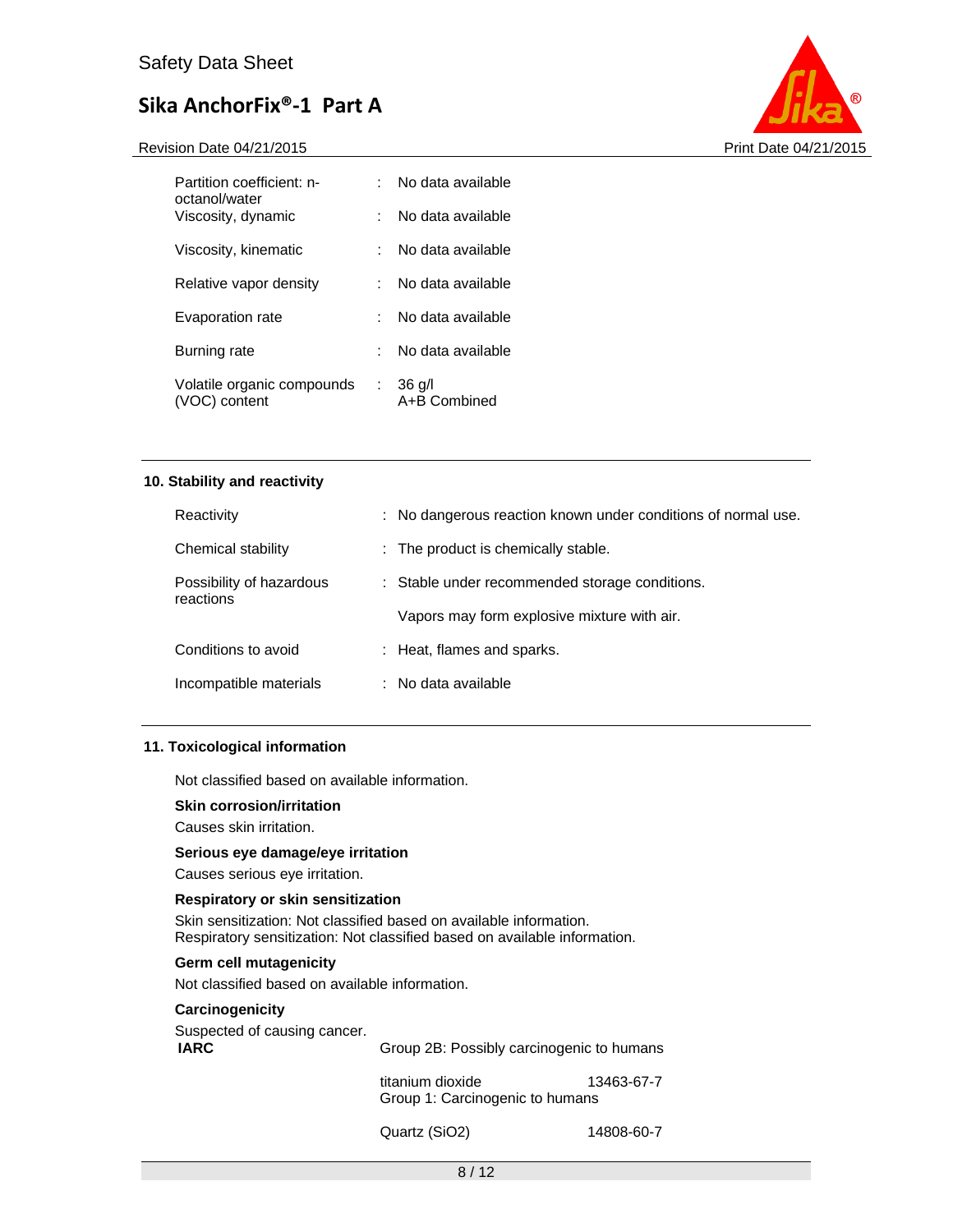

Revision Date 04/21/2015 **Print Date 04/21/2015** 

**NTP** Known to be human carcinogen

Quartz (SiO2) 14808-60-7

#### **Reproductive toxicity**

Not classified based on available information.

### **STOT-single exposure**

May cause respiratory irritation.

### **STOT-repeated exposure**

Not classified based on available information.

#### **Aspiration toxicity**

May be fatal if swallowed and enters airways.

#### **12. Ecological information**

| Other information | Do not empty into drains; dispose of this material and its<br>container in a safe way.<br>Avoid dispersal of spilled material and runoff and contact<br>with soil, waterways, drains and sewers. |
|-------------------|--------------------------------------------------------------------------------------------------------------------------------------------------------------------------------------------------|
|                   |                                                                                                                                                                                                  |

### **13. Disposal considerations**

#### **Disposal methods**

| Waste from residues    | : Disposal of this product, solutions and any by-products should<br>at all times comply with the requirements of environmental<br>protection and waste disposal legislation and any regional<br>local authority requirements. |
|------------------------|-------------------------------------------------------------------------------------------------------------------------------------------------------------------------------------------------------------------------------|
| Contaminated packaging | : Empty containers should be taken to an approved waste<br>handling site for recycling or disposal.                                                                                                                           |

#### **14. Transport information**

| DOT                       |                |
|---------------------------|----------------|
| UN number                 | 1866           |
| Description of the goods  | Resin solution |
| Class                     | 3              |
| Packing group             | Ш              |
| Labels                    | 3              |
| <b>Emergency Response</b> | 127            |
| Guidebook Number          |                |
|                           |                |
|                           |                |

## **IATA**

| UN number                | 1866           |
|--------------------------|----------------|
| Description of the goods | Resin solution |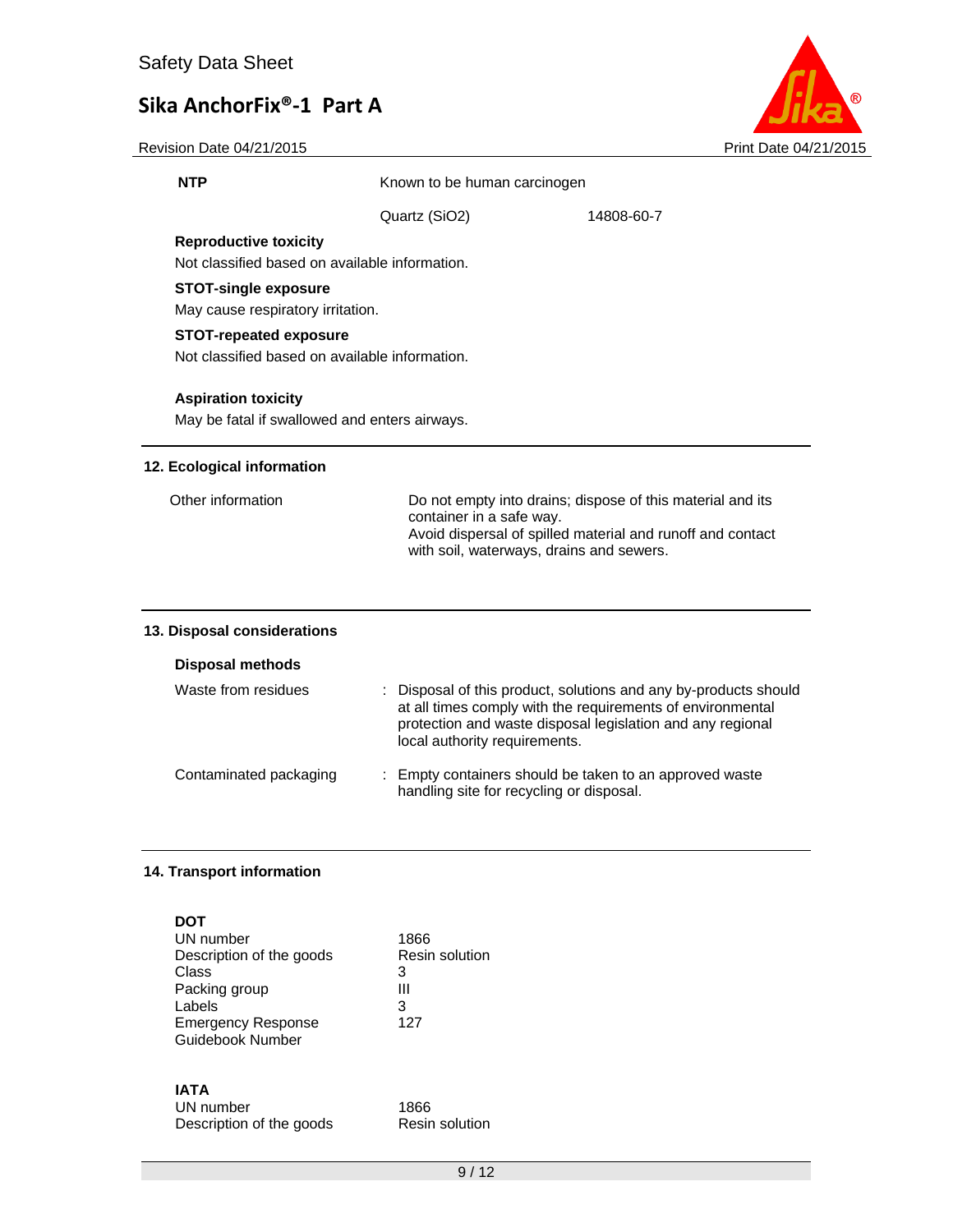Revision Date 04/21/2015 **Print Date 04/21/2015** Print Date 04/21/2015



| Class                      | 3                     |
|----------------------------|-----------------------|
| Packing group              | Ш                     |
| Labels                     | 3                     |
| Packing instruction (cargo | 366                   |
| aircraft)                  |                       |
| Packing instruction        | 355                   |
| (passenger aircraft)       |                       |
| Packing instruction        | Y344                  |
| (passenger aircraft)       |                       |
| <b>IMDG</b>                |                       |
| UN number                  | 1866                  |
| Description of the goods   | <b>RESIN SOLUTION</b> |
| Class                      | 3                     |
| Packing group              | Ш                     |
| Labels                     | 3                     |
| EmS Number 1               | F-E                   |
| EmS Number 2               | S-E                   |
| Marine pollutant           | no                    |

DOT: For Limited Quantity exceptions reference 49 CFR 173.150 (b) IMDG: For Limited Quantity special provisions reference IMDG Code Chapter 3.4

### **Special precautions for user**

No data available

**Transport in bulk according to Annex II of MARPOL 73/78 and the IBC Code**  Not applicable

#### **15. Regulatory information**

**TSCA list** : All chemical substances in this product are either listed on the TSCA Inventory or are in compliance with a TSCA Inventory exemption.

#### **EPCRA - Emergency Planning and Community Right-to-Know**

### **CERCLA Reportable Quantity**

This material does not contain any components with a CERCLA RQ.

### **SARA304 Reportable Quantity**

This material does not contain any components with a section 304 EHS RQ.

| SARA 311/312 Hazards | : Acute Health Hazard<br>Fire Hazard<br><b>Chronic Health Hazard</b>                                         |
|----------------------|--------------------------------------------------------------------------------------------------------------|
| <b>SARA 302</b>      | : No chemicals in this material are subject to the reporting<br>requirements of SARA Title III, Section 302. |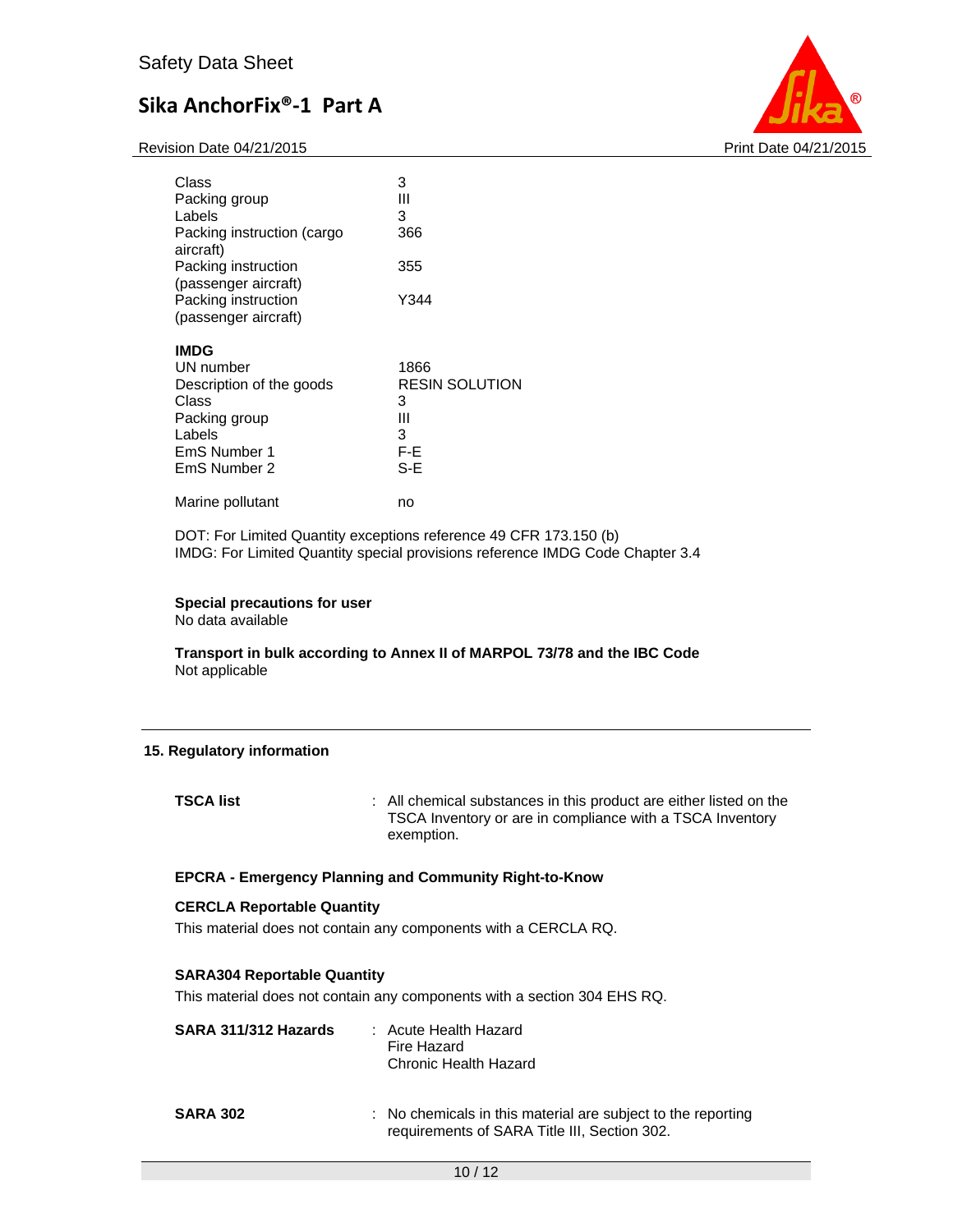Revision Date 04/21/2015 **Print Date 04/21/2015** Print Date 04/21/2015



| <b>SARA 313</b>                                                                              | : This material does not contain any chemical components with<br>known CAS numbers that exceed the threshold (De Minimis)<br>reporting levels established by SARA Title III, Section 313.            |
|----------------------------------------------------------------------------------------------|------------------------------------------------------------------------------------------------------------------------------------------------------------------------------------------------------|
| <b>Clean Air Act</b>                                                                         |                                                                                                                                                                                                      |
| <b>Ozone-Depletion</b><br><b>Potential</b>                                                   | This product neither contains, nor was manufactured with a<br>Class I or Class II ODS as defined by the U.S. Clean Air Act<br>Section 602 (40 CFR 82, Subpt. A, App.A + B).                          |
| Air Act Section 12 (40 CFR 61).<br>Accidental Release Prevention (40 CFR 68.130, Subpart F). | This product does not contain any hazardous air pollutants (HAP), as defined by the U.S. Clean<br>This product does not contain any chemicals listed under the U.S. Clean Air Act Section 112(r) for |
| <b>California Prop 65</b>                                                                    | WARNING! This product contains a chemical known in the                                                                                                                                               |

State of California to cause cancer.

#### **16. Other information**

**HMIS Classification** 

| <b>Health</b>              |  |
|----------------------------|--|
| <b>Flammability</b>        |  |
| <b>Physical Hazard</b>     |  |
| <b>Personal Protection</b> |  |

**Caution:** HMIS® rating is based on a 0-4 rating scale, with 0 representing minimal hazards or risks, and 4 representing significant hazards or risks. Although HMIS® rating is not required on SDSs under 29 CFR 1910.1200, the preparer may choose to provide them. HMIS® rating is to be used with a fully implemented HMIS® program. HMIS® is a registered mark of the National Paint & Coatings Association (NPCA). Please note HMIS® attempts to convey full health warning information to all employees.

#### **Notes to Reader**

The information contained in this Safety Data Sheet applies only to the actual Sika Corporation ("Sika") product identified and described herein. This information is not intended to address, nor does it address the use or application of the identified Sika product in combination with any other material, product or process. All of the information set forth herein is based on technical data regarding the identified product that Sika believes to be reliable as of the date hereof. Prior to each use of any Sika product, the user must always read and follow the warnings and instructions on the product's current Product Data Sheet, product label and Safety Data Sheet for each Sika product, which are available at web site and/or telephone number listed in Section 1 of this SDS.

SIKA MAKES NO WARRANTIES EXPRESS OR IMPLIED AND ASSUMES NO LIABILITY ARISING FROM THIS INFORMATION OR ITS USE. SIKA SHALL NOT BE LIABLE UNDER ANY LEGAL THEORY FOR SPECIAL OR CONSEQUENTIAL DAMAGES AND SHALL NOT BE RESPONSIBLE FOR THE USE OF THIS PRODUCT IN A MANNER TO INFRINGE ON ANY PATENT OR ANY OTHER INTELLECTUAL PROPERTY RIGHTS HELD BY OTHERS.